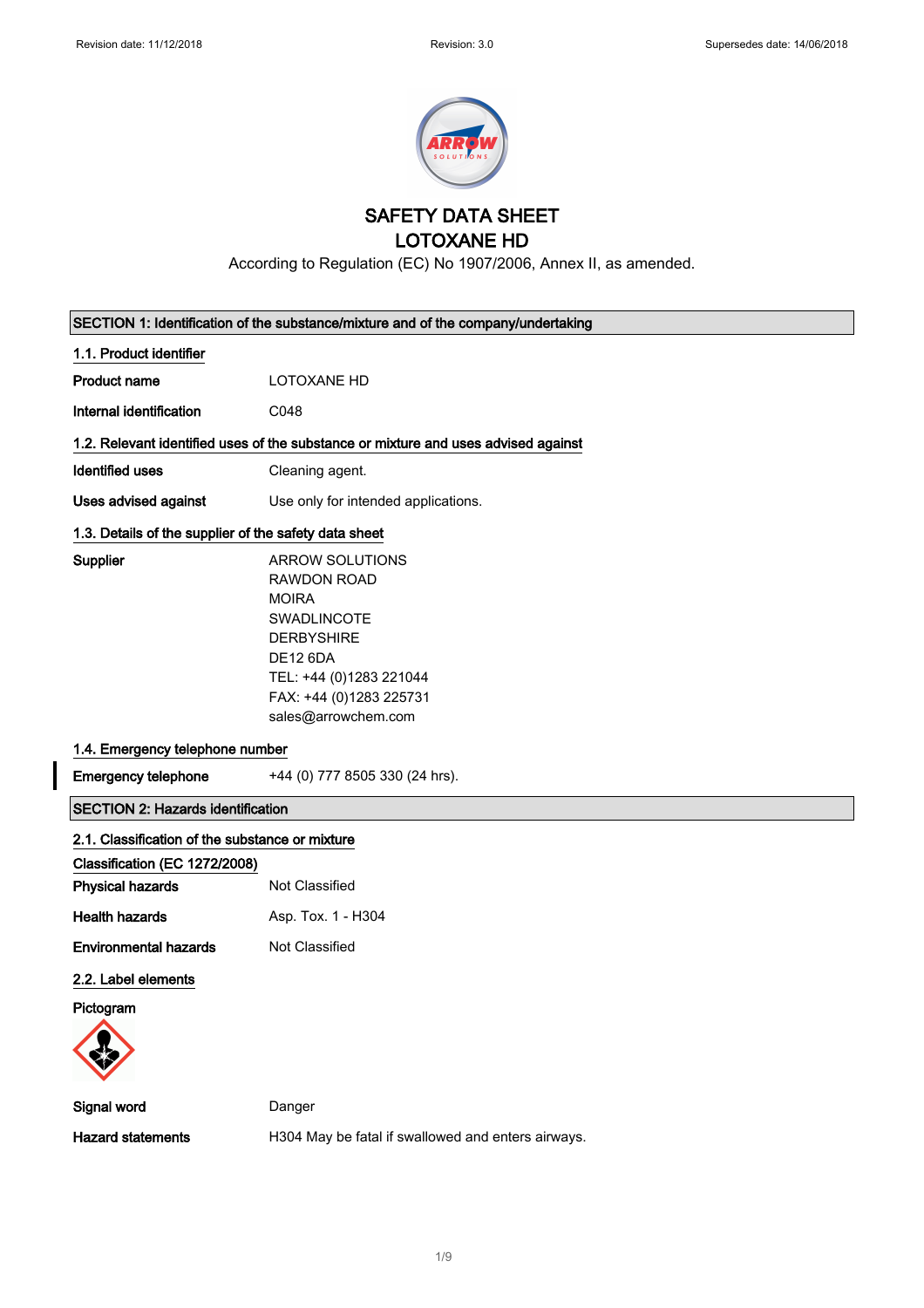| <b>Precautionary statements</b>   | P280 Wear protective gloves.<br>P301+P330+P331 IF SWALLOWED: Rinse mouth. Do NOT induce vomiting.<br>P310 Immediately call a POISON CENTER/ doctor.<br>P501 Dispose of contents/ container in accordance with national regulations. |
|-----------------------------------|-------------------------------------------------------------------------------------------------------------------------------------------------------------------------------------------------------------------------------------|
| Supplemental label<br>information | EUH066 Repeated exposure may cause skin dryness or cracking.                                                                                                                                                                        |
| Contains                          | ISOPARAFFINIC HYDROCARBON                                                                                                                                                                                                           |
| Detergent labelling               | $\geq$ 30% aliphatic hydrocarbons                                                                                                                                                                                                   |

### 2.3. Other hazards

This product does not contain any substances classified as PBT or vPvB.

## SECTION 3: Composition/information on ingredients

# 3.2. Mixtures ISOPARAFFINIC HYDROCARBON 60-100% CAS number: 90622-58-5 EC number: 920-901-0 REACH registration number: 01- 2119456810-40-XXXX Classification Asp. Tox. 1 - H304 (2-methoxymethylethoxy)propanol 5-10% CAS number: 34590-94-8 EC number: 252-104-2 REACH registration number: 01- 2119450011-60-XXXX

Classification

Not Classified

The Full Text for all R-Phrases and Hazard Statements are Displayed in Section 16.

### SECTION 4: First aid measures

| 4.1. Description of first aid measures |                                                                                                                                                                                                                                        |
|----------------------------------------|----------------------------------------------------------------------------------------------------------------------------------------------------------------------------------------------------------------------------------------|
| General information                    | Show this Safety Data Sheet to the medical personnel. If medical advice is needed, have<br>product container or label at hand. Move affected person to fresh air and keep warm and at<br>rest in a position comfortable for breathing. |
| Inhalation                             | Move affected person to fresh air and keep warm and at rest in a position comfortable for<br>breathing.                                                                                                                                |
| Ingestion                              | Rinse mouth thoroughly with water. Do not induce vomiting. Get medical attention.                                                                                                                                                      |
| <b>Skin contact</b>                    | Wash skin thoroughly with soap and water. Use suitable lotion to moisturise skin.                                                                                                                                                      |
| Eye contact                            | Rinse with water. Remove any contact lenses and open eyelids wide apart. Continue to rinse.<br>Get medical attention if any discomfort continues.                                                                                      |
|                                        | 4.2. Most important symptoms and effects, both acute and delayed                                                                                                                                                                       |
| <b>Inhalation</b>                      | Vapours may cause headache, fatigue, dizziness and nausea.                                                                                                                                                                             |
| Ingestion                              | Aspiration hazard if swallowed. May be fatal if swallowed and enters airways.                                                                                                                                                          |
| <b>Skin contact</b>                    | Repeated exposure may cause skin dryness or cracking.                                                                                                                                                                                  |
| Eye contact                            | May cause discomfort.                                                                                                                                                                                                                  |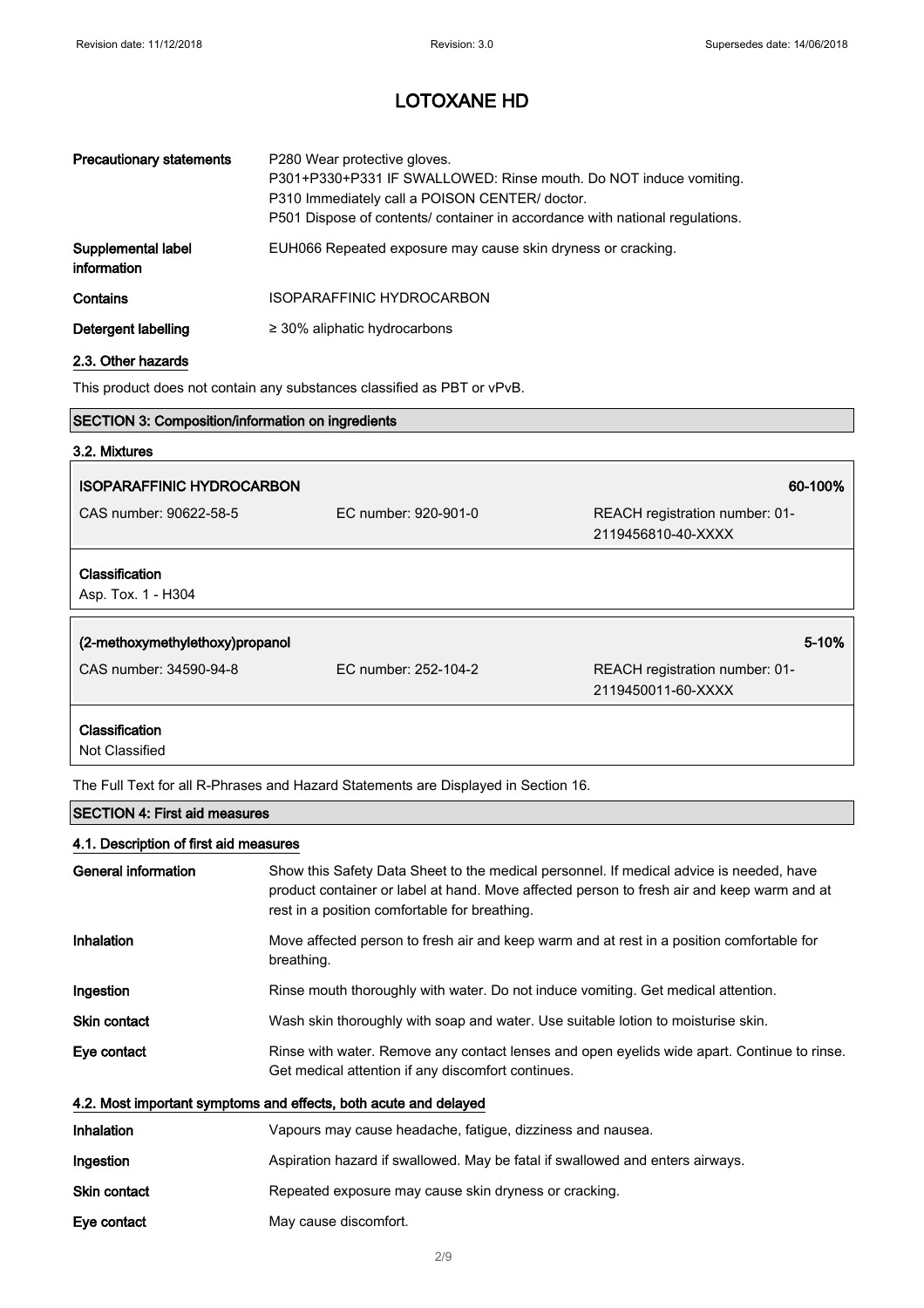#### 4.3. Indication of any immediate medical attention and special treatment needed

Notes for the doctor No specific recommendations.

| <b>SECTION 5: Firefighting measures</b>                                  |                                                                                                                                                                                                  |  |  |
|--------------------------------------------------------------------------|--------------------------------------------------------------------------------------------------------------------------------------------------------------------------------------------------|--|--|
| 5.1. Extinguishing media                                                 |                                                                                                                                                                                                  |  |  |
| Suitable extinguishing media                                             | Extinguish with alcohol-resistant foam, carbon dioxide or dry powder.                                                                                                                            |  |  |
| 5.2. Special hazards arising from the substance or mixture               |                                                                                                                                                                                                  |  |  |
| Specific hazards                                                         | Combustible liquid.                                                                                                                                                                              |  |  |
| <b>Hazardous combustion</b><br>products                                  | Thermal decomposition or combustion products may include the following substances:<br>Carbon monoxide (CO). Carbon dioxide (CO2).                                                                |  |  |
| 5.3. Advice for firefighters                                             |                                                                                                                                                                                                  |  |  |
| Protective actions during<br>firefighting                                | Cool containers exposed to flames with water until well after the fire is out.                                                                                                                   |  |  |
| <b>SECTION 6: Accidental release measures</b>                            |                                                                                                                                                                                                  |  |  |
| 6.1. Personal precautions, protective equipment and emergency procedures |                                                                                                                                                                                                  |  |  |
| <b>Personal precautions</b>                                              | Wear suitable protective equipment, including gloves, goggles/face shield, respirator, boots,<br>clothing or apron, as appropriate. No smoking, sparks, flames or other sources of ignition near |  |  |

spillage. Do not touch or walk into spilled material. Avoid contact with skin, eyes and clothing. Provide adequate ventilation. Avoid inhalation of vapours. Take care as floors and other surfaces may become slippery. Take precautionary measures against static discharges. Avoid contact with contaminated tools and objects. Do not handle broken packages without protective equipment. Wash thoroughly after dealing with a spillage.

#### 6.2. Environmental precautions

Environmental precautions Do not discharge into drains or watercourses or onto the ground.

#### 6.3. Methods and material for containment and cleaning up

Methods for cleaning up Wear suitable protective equipment, including gloves, goggles/face shield, respirator, boots, clothing or apron, as appropriate. Provide adequate ventilation. Contain spillage with sand, earth or other suitable non-combustible material. Avoid the spillage or runoff entering drains, sewers or watercourses. Eliminate all sources of ignition. Provide adequate ventilation. Absorb spillage with non-combustible, absorbent material. Collect and place in suitable waste disposal containers and seal securely. Containers with collected spillage must be properly labelled with correct contents and hazard symbol. Wash thoroughly after dealing with a spillage.

#### 6.4. Reference to other sections

Reference to other sections Wear protective clothing as described in Section 8 of this safety data sheet.

#### SECTION 7: Handling and storage

#### 7.1. Precautions for safe handling

| Usage precautions | Wear protective gloves. Keep away from heat, hot surfaces, sparks, open flames and other    |
|-------------------|---------------------------------------------------------------------------------------------|
|                   | ignition sources. No smoking. Provide adequate ventilation. Take precautionary measures     |
|                   | against static discharge. Avoid contact with skin, eyes and clothing. Avoid breathing       |
|                   | vapour/spray. Avoid release to the environment. Avoid contact with contaminated tools and   |
|                   | objects. Do not enter storage areas or confined spaces unless adequately ventilated. Do not |
|                   | reuse empty containers. Do not eat, drink or smoke when using this product. Do not empty    |
|                   | into drains. Do not handle broken packages without protective equipment. Wash hands         |
|                   | thoroughly after handling.                                                                  |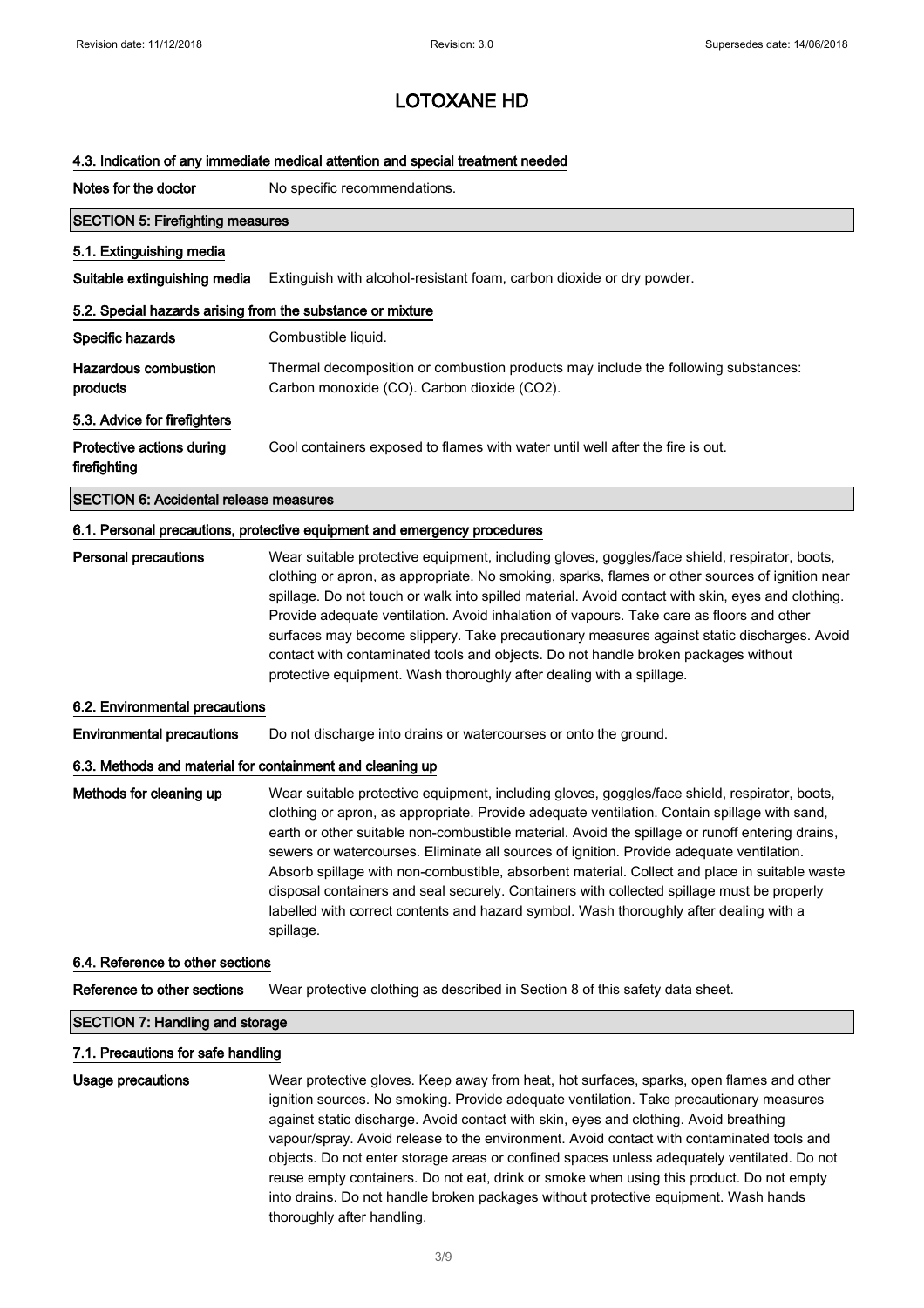### 7.2. Conditions for safe storage, including any incompatibilities

| Storage precautions                                     | Store at temperatures between 4°C and 40°C. Store in tightly-closed, original container in a<br>well-ventilated place. Keep away from heat, hot surfaces, sparks, open flames and other<br>ignition sources. No smoking. |  |
|---------------------------------------------------------|--------------------------------------------------------------------------------------------------------------------------------------------------------------------------------------------------------------------------|--|
| Storage class                                           | Chemical storage.                                                                                                                                                                                                        |  |
| 7.3. Specific end use(s)                                |                                                                                                                                                                                                                          |  |
| Specific end use(s)                                     | The identified uses for this product are detailed in Section 1.2.                                                                                                                                                        |  |
| <b>SECTION 8: Exposure Controls/personal protection</b> |                                                                                                                                                                                                                          |  |
| 8.1. Control parameters                                 |                                                                                                                                                                                                                          |  |

### Occupational exposure limits

Long-term exposure limit (8-hour TWA): 300.00

### ISOPARAFFINIC HYDROCARBON

Long-term exposure limit (8-hour TWA): WEL 171 ppm 1200 mg/m<sup>3</sup>

### (2-methoxymethylethoxy)propanol

Long-term exposure limit (8-hour TWA): WEL 50 ppm Sk WEL = Workplace Exposure Limit Sk = Can be absorbed through skin.

ISOPARAFFINIC HYDROCARBON (CAS: 90622-58-5)

| <b>DNEL</b> | Industry - Dermal; : N/A<br>Industry - Inhalation; : N/A  |
|-------------|-----------------------------------------------------------|
|             | Consumer - Dermal; : N/A                                  |
|             | Consumer - Inhalation: : N/A                              |
|             | Consumer - Oral; : N/A                                    |
| <b>PNEC</b> | - Fresh water; N/A                                        |
|             | - Marine water; N/A                                       |
|             | - Soil; N/A                                               |
|             | - Sediment; N/A                                           |
|             | - water: N/A                                              |
|             | - STP; N/A                                                |
|             | - Sediment (Freshwater); N/A                              |
|             | - Sediment (Marinewater); N/A                             |
|             | - Intermittent release; N/A                               |
|             | (2-methoxymethylethoxy)propanol (CAS: 34590-94-8)         |
| <b>DNEL</b> | Industry - Dermal; Long term : 65 mg/kg/day               |
|             | Industry - Inhalation; Long term : 310 mg/m <sup>3</sup>  |
|             | Consumer - Inhalation; Long term : 37.2 mg/m <sup>3</sup> |
|             | Consumer - Dermal; Long term : 15 mg/kg/day               |
|             | Consumer - Oral; Long term : 1.67 mg/kg/day               |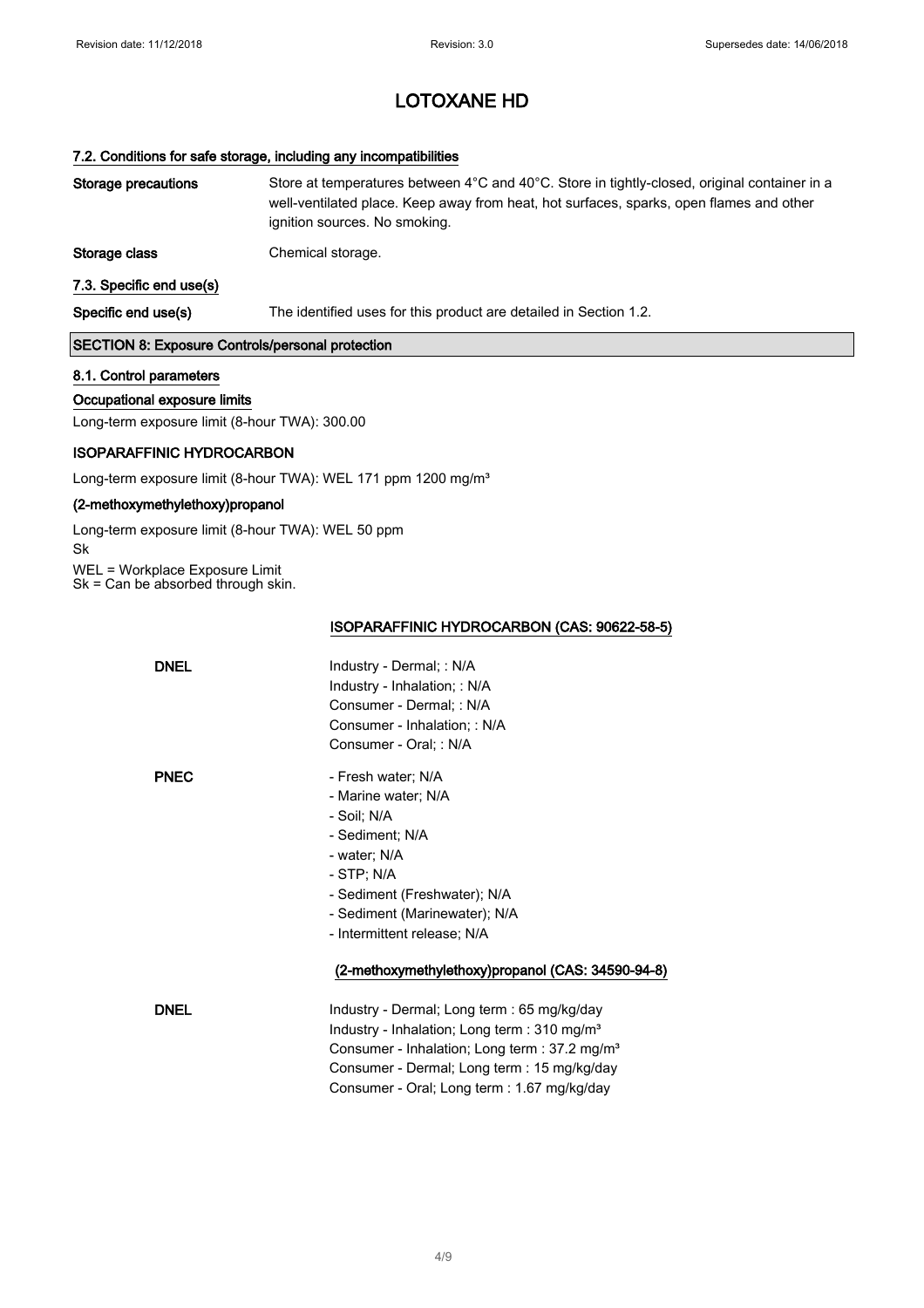- PNEC Fresh water; 19 mg/l
	- Marine water; 1.9 mg/l
	- Intermittent release; 19 mg/l
	- STP; 4168 mg/l
	- Sediment (Freshwater); 70.2 mg/kg
	- Sediment (Marinewater); 7.02 mg/kg
	- Soil; 2.74 mg/kg

Provide adequate ventilation.



Appropriate engineering controls

8.2. Exposure controls Protective equipment

Eye/face protection Eyewear complying with an approved standard should be worn if a risk assessment indicates eye contact is possible. Personal protective equipment for eye and face protection should comply with European Standard EN166. The following protection should be worn: Tight-fitting safety glasses.

Hand protection **Chemical-resistant, impervious gloves complying with an approved standard should be worn if** a risk assessment indicates skin contact is possible. The most suitable glove should be chosen in consultation with the glove supplier/manufacturer, who can provide information about the breakthrough time of the glove material. To protect hands from chemicals, gloves should comply with European Standard EN374. The selected gloves should have a breakthrough time of at least 4 hours. Considering the data specified by the glove manufacturer, check during use that the gloves are retaining their protective properties and change them as soon as any deterioration is detected. The breakthrough time for any glove material may be different for different glove manufacturers. It should be noted that liquid may penetrate the gloves. Frequent changes are recommended. Protective gloves should have a minimum thickness of 0.15 mm. Glove thickness is not necessarily a good measure of glove resistance as the permeation rate will depend on the exact glove composition. For work of short duration or where a high degree of manual dexterity is needed, use protective gloves made of: Nitrile rubber. Thickness: > 0.2 mm Chloroprene rubber. Thickness: > 0.7 mm Polyvinyl chloride (PVC). The choice of protective gloves depends upon the chemicals being handled, and the conditions of work and use. Repeated exposure to chemicals will degrade the ability of the glove to provide resistance to chemicals. Specific work environments and material handling practices may vary, therefore safety procedures should be developed for each intended application.

Hygiene measures **Wash hands thoroughly after handling**.

Respiratory protection Respiratory protection complying with an approved standard should be worn if a risk assessment indicates inhalation of contaminants is possible. Respirator selection must be based on exposure levels, the hazards of the product and the safe working limits of the selected respirator. Ensure all respiratory protective equipment is suitable for its intended use and is 'CE'-marked. Respiratory protection must be used if the airborne contamination exceeds the recommended occupational exposure limit. If ventilation is inadequate, suitable respiratory protection must be worn. Half mask and quarter mask respirators with replaceable filter cartridges should comply with European Standard EN140. Gas and combination filter cartridges should comply with European Standard EN14387. Disposable filtering half mask respirators should comply with European Standard EN149 or EN405. Check that the respirator fits tightly and the filter is changed regularly. Wear a respirator fitted with the following cartridge: Gas filter, type A2. Organic vapour filter.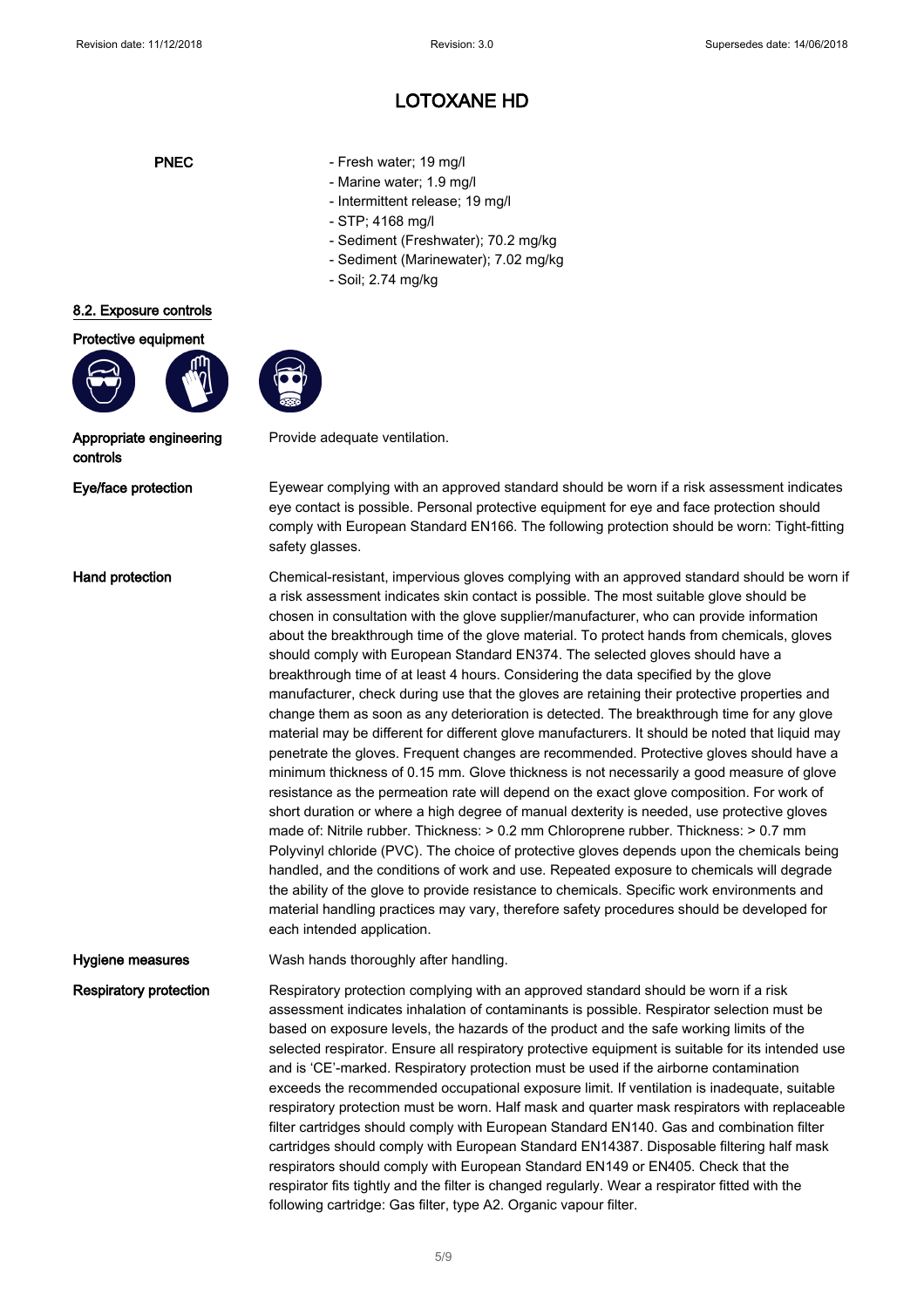| <b>SECTION 9: Physical and Chemical Properties</b>         |                                                                                                                                      |  |
|------------------------------------------------------------|--------------------------------------------------------------------------------------------------------------------------------------|--|
| 9.1. Information on basic physical and chemical properties |                                                                                                                                      |  |
| Appearance                                                 | Clear liquid.                                                                                                                        |  |
| Colour                                                     | Colourless.                                                                                                                          |  |
| Odour                                                      | Mild.                                                                                                                                |  |
| pH                                                         | Not applicable.                                                                                                                      |  |
| Flash point                                                | 62°C Pensky-Martens closed cup.                                                                                                      |  |
| Upper/lower flammability or<br>explosive limits            | Upper flammable/explosive limit: 6.50 Lower flammable/explosive limit: 0.60                                                          |  |
| <b>Relative density</b>                                    | $0.77 \text{ @ } 20^{\circ}$ C                                                                                                       |  |
| Solubility(ies)                                            | Insoluble in water.                                                                                                                  |  |
| <b>Viscosity</b>                                           | Kinematic viscosity $\leq$ 20.5 mm <sup>2</sup> /s.                                                                                  |  |
| 9.2. Other information                                     |                                                                                                                                      |  |
| Volatile organic compound                                  | This product contains a maximum VOC content of 768 g/litre.                                                                          |  |
| <b>SECTION 10: Stability and reactivity</b>                |                                                                                                                                      |  |
| 10.1. Reactivity                                           |                                                                                                                                      |  |
| Reactivity                                                 | There are no known reactivity hazards associated with this product.                                                                  |  |
| 10.2. Chemical stability                                   |                                                                                                                                      |  |
| <b>Stability</b>                                           | Stable at normal ambient temperatures and when used as recommended.                                                                  |  |
| 10.3. Possibility of hazardous reactions                   |                                                                                                                                      |  |
| Possibility of hazardous<br>reactions                      | Not determined.                                                                                                                      |  |
| 10.4. Conditions to avoid                                  |                                                                                                                                      |  |
| <b>Conditions to avoid</b>                                 | Avoid heat, flames and other sources of ignition.                                                                                    |  |
| 10.5. Incompatible materials                               |                                                                                                                                      |  |
| Materials to avoid                                         | Flammable/combustible materials.                                                                                                     |  |
| 10.6. Hazardous decomposition products                     |                                                                                                                                      |  |
| Hazardous decomposition<br>products                        | Thermal decomposition or combustion products may include the following substances:<br>Carbon monoxide (CO). Carbon dioxide (CO2).    |  |
| <b>SECTION 11: Toxicological information</b>               |                                                                                                                                      |  |
| 11.1. Information on toxicological effects                 |                                                                                                                                      |  |
| Aspiration hazard<br>Aspiration hazard                     | Aspiration hazard if swallowed. May be fatal if swallowed and enters airways. Kinematic<br>viscosity $\leq 20.5$ mm <sup>2</sup> /s. |  |
| Inhalation                                                 | Vapours may cause headache, fatigue, dizziness and nausea.                                                                           |  |
| Ingestion                                                  | Aspiration hazard if swallowed. May be fatal if swallowed and enters airways.                                                        |  |
| Skin contact                                               | Repeated exposure may cause skin dryness or cracking.                                                                                |  |
|                                                            |                                                                                                                                      |  |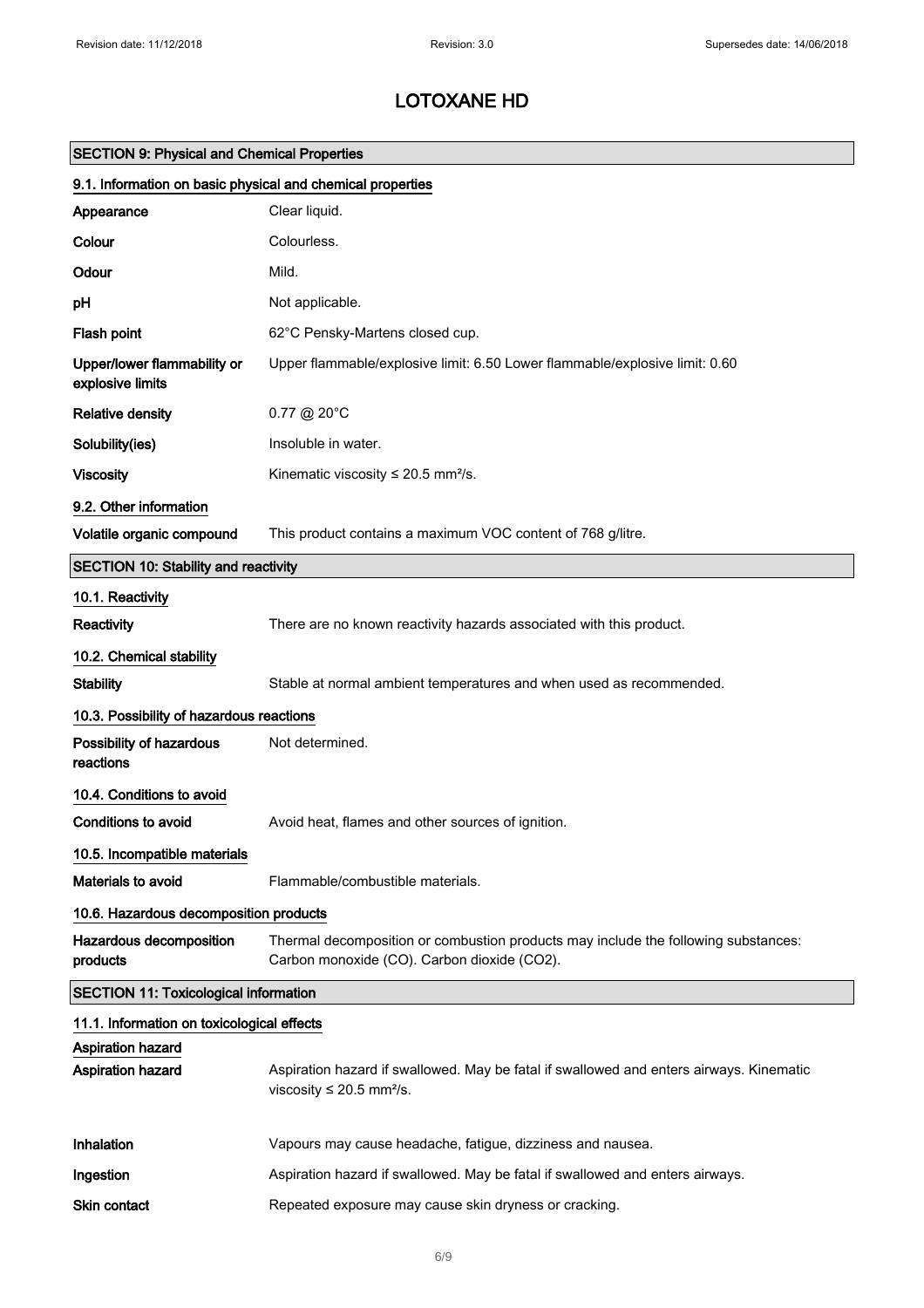| Eye contact                               |                                                              | May cause discomfort. |                                                          |
|-------------------------------------------|--------------------------------------------------------------|-----------------------|----------------------------------------------------------|
| Toxicological information on ingredients. |                                                              |                       |                                                          |
|                                           |                                                              |                       | <b>ISOPARAFFINIC HYDROCARBON</b>                         |
|                                           | Acute toxicity - oral                                        |                       |                                                          |
|                                           | Acute toxicity oral (LD <sub>50</sub><br>mg/kg)              | 5,000.0               |                                                          |
|                                           | <b>Species</b>                                               | Rat                   |                                                          |
|                                           | Acute toxicity - dermal                                      |                       |                                                          |
|                                           | Acute toxicity dermal (LD <sub>50</sub> 5,000.0<br>mg/kg)    |                       |                                                          |
|                                           | <b>Species</b>                                               | Rabbit                |                                                          |
|                                           |                                                              |                       | (2-methoxymethylethoxy)propanol                          |
|                                           | Acute toxicity - oral                                        |                       |                                                          |
|                                           | Acute toxicity oral (LD <sub>50</sub><br>mg/kg)              | 5,382.66              |                                                          |
|                                           | <b>Species</b>                                               | Rat                   |                                                          |
|                                           | ATE oral (mg/kg)                                             | 5,382.66              |                                                          |
|                                           | Acute toxicity - dermal                                      |                       |                                                          |
|                                           | Acute toxicity dermal (LD <sub>50</sub> 5,001.0<br>mg/kg)    |                       |                                                          |
|                                           | <b>Species</b>                                               | Rabbit                |                                                          |
|                                           | ATE dermal (mg/kg)                                           | 5,001.0               |                                                          |
|                                           | Acute toxicity - inhalation                                  |                       |                                                          |
|                                           | Acute toxicity inhalation<br>(LC <sub>50</sub> vapours mg/l) | 3,080.0               |                                                          |
|                                           | <b>Species</b>                                               | Rat                   |                                                          |
|                                           | <b>ATE inhalation (vapours</b><br>mg/l)                      | 3,080.0               |                                                          |
|                                           | <b>SECTION 12: Ecological Information</b>                    |                       |                                                          |
| Ecotoxicity                               |                                                              |                       | Not regarded as dangerous for the environment.           |
| 12.1. Toxicity                            |                                                              |                       |                                                          |
| Acute aquatic toxicity                    |                                                              |                       |                                                          |
| Acute toxicity - fish                     | Not determined.                                              |                       |                                                          |
|                                           | Ecological information on ingredients.                       |                       |                                                          |
|                                           |                                                              |                       | (2-methoxymethylethoxy)propanol                          |
|                                           | Acute aquatic toxicity                                       |                       |                                                          |
|                                           | Acute toxicity - fish                                        |                       | LC50, 96 hours: > 1000 mg/l, Poecilia reticulata (Guppy) |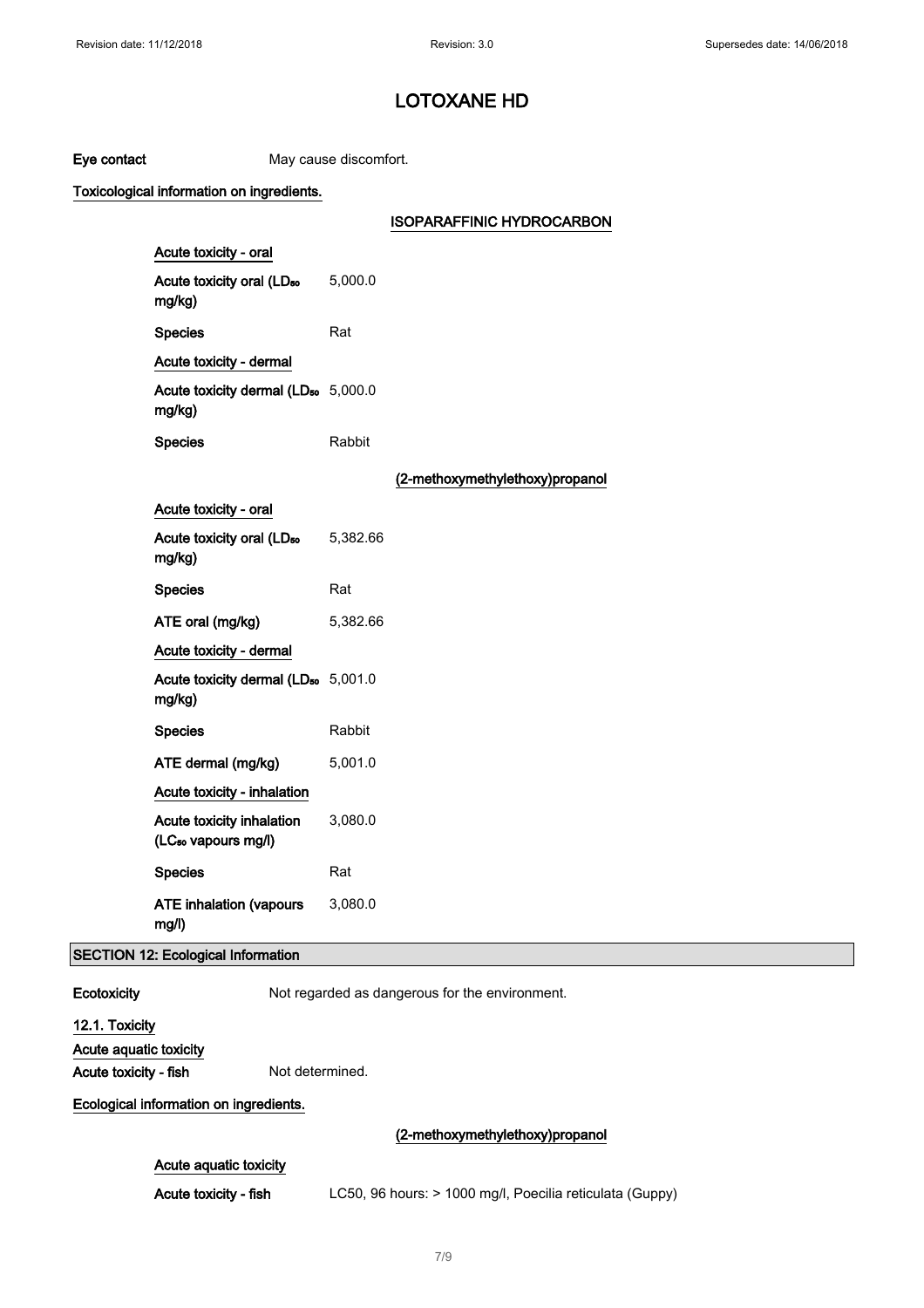|                                | Acute toxicity - aquatic<br>invertebrates                                  |                                                                                                                                                                                                                               | NOEC, >: > 0.5 mg/l, Daphnia magna<br>EC <sub>50</sub> , 48 hours: 1919 mg/l, Daphnia magna                                                                                      |  |  |
|--------------------------------|----------------------------------------------------------------------------|-------------------------------------------------------------------------------------------------------------------------------------------------------------------------------------------------------------------------------|----------------------------------------------------------------------------------------------------------------------------------------------------------------------------------|--|--|
|                                | Acute toxicity - aquatic<br>plants                                         |                                                                                                                                                                                                                               | EC <sub>50</sub> , 96 hours: > 969 mg/l, Selenastrum capricornutum                                                                                                               |  |  |
|                                | 12.2. Persistence and degradability                                        |                                                                                                                                                                                                                               |                                                                                                                                                                                  |  |  |
|                                | Persistence and degradability The product is expected to be biodegradable. |                                                                                                                                                                                                                               |                                                                                                                                                                                  |  |  |
|                                | 12.3. Bioaccumulative potential                                            |                                                                                                                                                                                                                               |                                                                                                                                                                                  |  |  |
|                                | <b>Bioaccumulative potential</b>                                           | The product does not contain any substances expected to be bioaccumulating.                                                                                                                                                   |                                                                                                                                                                                  |  |  |
| 12.4. Mobility in soil         |                                                                            |                                                                                                                                                                                                                               |                                                                                                                                                                                  |  |  |
| <b>Mobility</b>                |                                                                            |                                                                                                                                                                                                                               | The product contains volatile organic compounds (VOCs) which will evaporate easily from all<br>surfaces. The product is insoluble in water and will spread on the water surface. |  |  |
|                                | 12.5. Results of PBT and vPvB assessment                                   |                                                                                                                                                                                                                               |                                                                                                                                                                                  |  |  |
| assessment                     | Results of PBT and vPvB                                                    | This product does not contain any substances classified as PBT or vPvB.                                                                                                                                                       |                                                                                                                                                                                  |  |  |
|                                | 12.6. Other adverse effects                                                |                                                                                                                                                                                                                               |                                                                                                                                                                                  |  |  |
| Other adverse effects          |                                                                            | Not determined.                                                                                                                                                                                                               |                                                                                                                                                                                  |  |  |
|                                | <b>SECTION 13: Disposal considerations</b>                                 |                                                                                                                                                                                                                               |                                                                                                                                                                                  |  |  |
|                                | 13.1. Waste treatment methods                                              |                                                                                                                                                                                                                               |                                                                                                                                                                                  |  |  |
| <b>Disposal methods</b>        |                                                                            | Disposal of this product, process solutions, residues and by-products should at all times<br>comply with the requirements of environmental protection and waste disposal legislation and<br>any local authority requirements. |                                                                                                                                                                                  |  |  |
|                                | <b>SECTION 14: Transport information</b>                                   |                                                                                                                                                                                                                               |                                                                                                                                                                                  |  |  |
| General                        |                                                                            |                                                                                                                                                                                                                               | The product is not covered by international regulations on the transport of dangerous goods<br>(IMDG, IATA, ADR/RID).                                                            |  |  |
| <b>Special Provisions note</b> |                                                                            |                                                                                                                                                                                                                               |                                                                                                                                                                                  |  |  |
| 14.1. UN number                |                                                                            |                                                                                                                                                                                                                               |                                                                                                                                                                                  |  |  |
| Not applicable.                |                                                                            |                                                                                                                                                                                                                               |                                                                                                                                                                                  |  |  |
|                                | 14.2. UN proper shipping name                                              |                                                                                                                                                                                                                               |                                                                                                                                                                                  |  |  |
|                                |                                                                            |                                                                                                                                                                                                                               |                                                                                                                                                                                  |  |  |
| Not applicable.                |                                                                            |                                                                                                                                                                                                                               |                                                                                                                                                                                  |  |  |
|                                | 14.3. Transport hazard class(es)                                           |                                                                                                                                                                                                                               |                                                                                                                                                                                  |  |  |
|                                | No transport warning sign required.                                        |                                                                                                                                                                                                                               |                                                                                                                                                                                  |  |  |
| 14.4. Packing group            |                                                                            |                                                                                                                                                                                                                               |                                                                                                                                                                                  |  |  |
| Not applicable.                |                                                                            |                                                                                                                                                                                                                               |                                                                                                                                                                                  |  |  |
|                                | 14.5. Environmental hazards                                                |                                                                                                                                                                                                                               |                                                                                                                                                                                  |  |  |
| No.                            | Environmentally hazardous substance/marine pollutant                       |                                                                                                                                                                                                                               |                                                                                                                                                                                  |  |  |